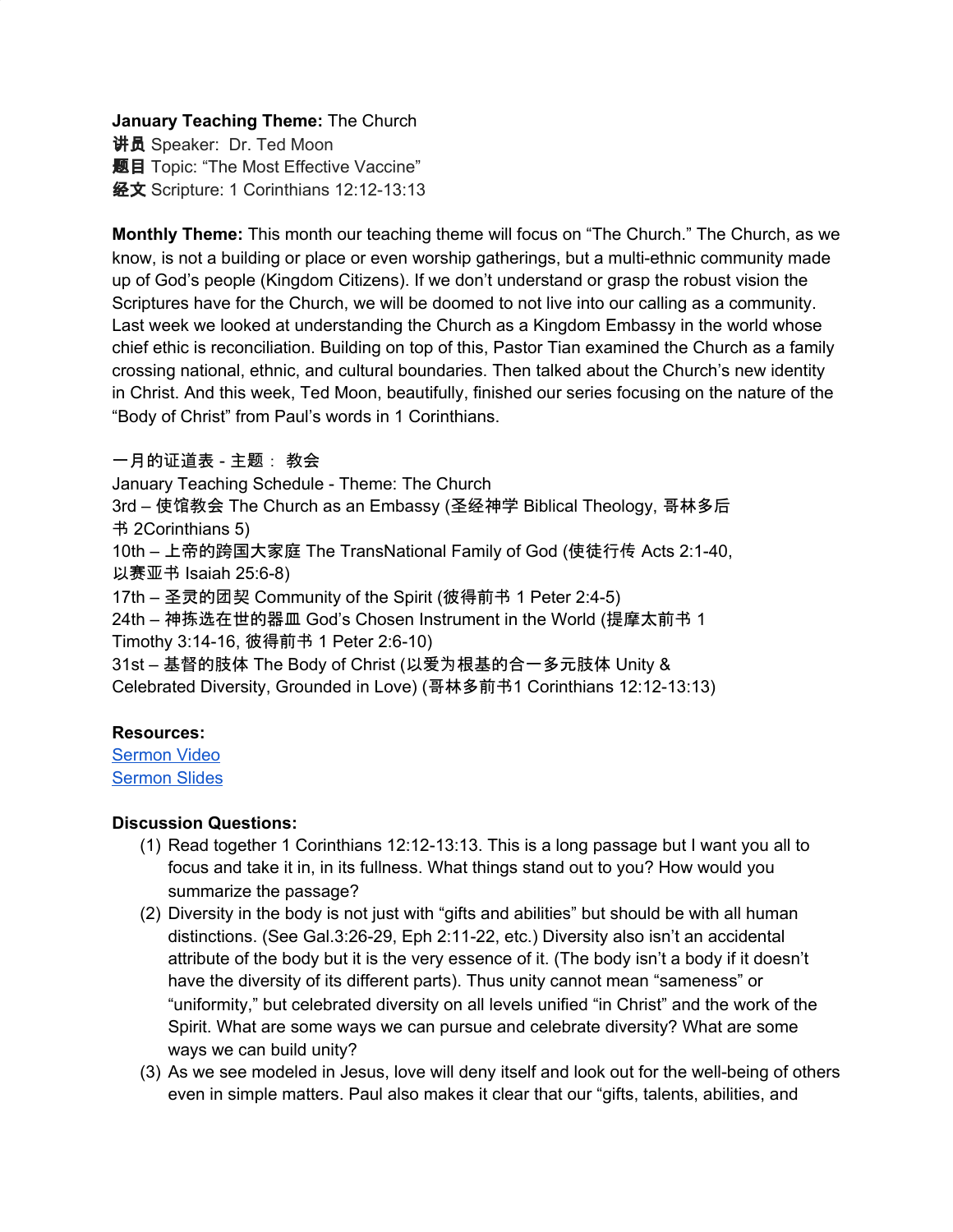experience," can be rendered worthless if they don't flow out of love. Take the "Love Quiz" from Dr. Moon honestly, together. Examine together what ways we could grow in these characteristics of love. (See [Slides](http://www.lcccky.org/CellGroup/Meetings/Chinese%20The%20%20Most%20Effective%20Vaccine.pdf) 8-18) [Paper Handouts attached to Email]

(4) What does it mean to you that you are "fully known" by God and that one day you will "know fully"? (Re-read 1 Cor 13:9-12)

## **Important Notes (Pastor William R. Horne):**

Brief Background to 1 Corinthians: *1 Corinthians is one of what is believed to be 4 letters written* from Paul to the church in Corinth (2 of which we have in our Bible and 2 that have been lost). Corinth was a major port city in the ancient world and had lots of temples to Greek and Roman *Gods and was a big economic center. So Paul strategically came to Corinth as a missionary and spent a year and a half there living with the people. Many people gave their allegiance to Jesus and formed a church community. (Read in Acts 18). After Paul had moved on to other cities he received reports that the Corinthian Church was having big problems and conflict, thus he wrote this letter in response to those problems.*

In the Corinthians Church, the conflict appeared to be surrounding the strong (powerful, successful) discouraging the weak. Barclay comments, 'Whenever we begin to think about our own importance in the Christian Church, the possibility of really Christian work is gone.' (Dr. Moon said something similar in his sermon!)

### Notes on Q1 Reading:

True Community is profoundly characterized by 1 Corinthians 12:26, **"If one part suffers, every part suffers with it; if one part is honored, every part rejoices with it."** How would it look for us to live this out in our church community? How would it look to live this out as a part of the larger Christian community across the globe? What about in the other human communities we inhabit?

Concerning 13:11-12: "**When I was a child, I talked like a child, I thought like a child, I reasoned like a child. When I became a man, I put the ways of childhood behind me. For** now, we see only a reflection as in a mirror; then we shall see face to face. Now I know in **part; then I shall know fully, even as I am fully known."** Often, you will hear verse 11 as a theme of a men's conference or something similar telling men to "Man up!" (which I suppose has some merit), but when we make such a jump we miss the meaning and intent of Paul's analogy. Verse 11 must be kept with verse 12. So let's work backward, looking at verse 12. To help us understand this verse we need to understand that mirrors were not the same quality as our mirrors today. We have perfected the technology to make the reflection in modern-day mirrors to be near perfect. When you wake up in the morning and look in the mirror you see can see yourself with almost perfect clarity. This was not so in Paul's day where a mirror was like a polished piece of brass or bronze. You could see your reflection in it, but it wasn't very clear. Walking with Jesus today is like looking in that polished bronze; we can see what the Kingdom of God looks like but it's fuzzy and not perfectly clear. Now, let's return to verse 11. When you are a child you can look at adults and understand in part what it means to be an adult, but you don't REALLY know until you, yourself have become an adult. A child can look at parents and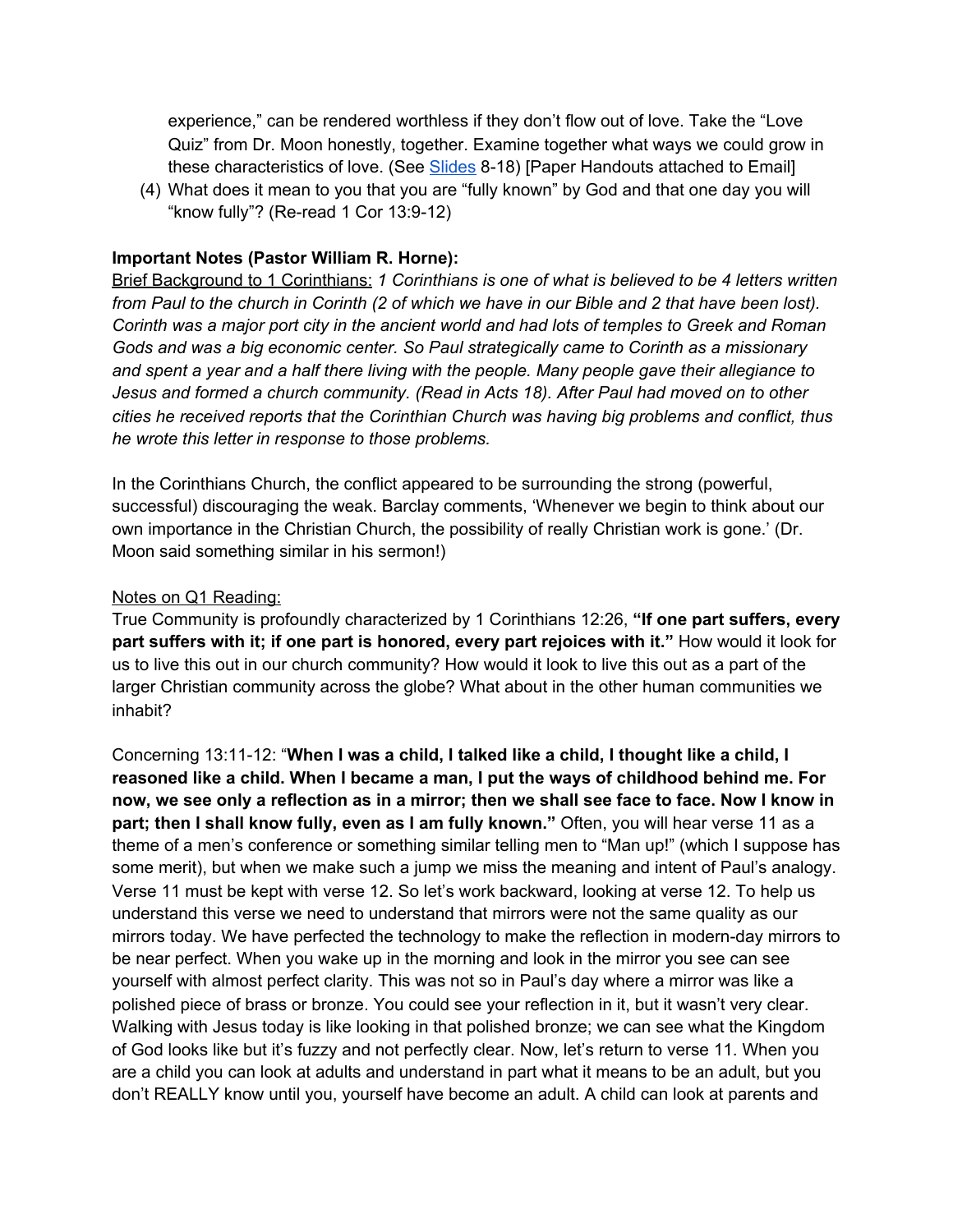understand in part what it means to raise children, but they don't REALLY know what it is like until they are a parent. A child can look at a married couple and understand in part what marriage is like, but they don't REALLY know what it is like until they are married. We are the same when it comes to our walk with Jesus today. We can understand many things in part, but we don't know fully until King Jesus returns and the Kingdom of God is in full. Thus, we walk by faith, not by sight, as Paul says elsewhere.

## Ideas for Q2:

- Authentic Relationship Building across barriers (We have stated this many times)
- Valuing other people's voices, experiences, and thoughts.
- Wisdom of James "Quick to Listen, Slow to Speak, Slow to Anger." (AGAIN!)
- Confession of Wrong, and Forgiveness when Wronged
- Practicing Grace and Gratitude at all times. (Paul starts all of his letters first with give grace and expressing thanksgiving. This starting posture changes everything!)
- Truth-Telling & Promise Keeping (Love delights in Truth 1 Cor 13:6)
- Reading Books from Authors outside your cultural context.
- Self-reflection on how we view certain people in our life do we view them as commodities (only good for my gain), competition (or enemies!), or do we value them as the Image of God and pursue a depth of community with them.

Reflections on Q4: Living in and pursuing an authentic community is hard work. In seasons of this work, we will experience the fullness of beauty the community has to offer, and in other seasons it will be really difficult and easy to give up. When I reflect on the idea that I am "fully known" by God, I am overwhelmed by the fact that God knows all of my thoughts, motives, and emotions behind my actions (both when they are good and bad) and loves me in the midst of them. God understands me like no one else (including myself) does as the Creator King who knows His creation. This thought, alongside the hope that we will one day know God fully (face to face), rejuvenates me in the work to pursue authentic human community, even in the difficult seasons.

### **Sermon Summary (Elder Yin):**

最有效的疫苗 Moon, 1/31/21

"就如身子是一个,却有许多肢体;而且肢体虽多,仍是一个身子;基督也是这样。 我们不拘是 犹太 人,是 希腊 人,是为奴的,是自主的,都从一位 圣 灵受洗,成了一个身体,饮于一位 圣 灵。 身子原不是一个肢体,乃是许多肢体。

你们就是基督的身子,并且各自作肢体。" 哥林多前书 12:12-14, 27 CUNPSS-神 [https://www.bible.com/48/1co.12.12-14,27.cunpss-](https://www.bible.com/48/1co.12.12-14,27.cunpss-%E7%A5%9E)神

"爱是恒久忍耐,又有恩慈;爱是不嫉妒;爱是不自夸,不张狂, 不做害羞的事,不求自己的益 处,不轻易发怒,不计算 人的 恶, 不喜欢不义,只喜欢真理; 凡事包容,凡事相信,凡事盼望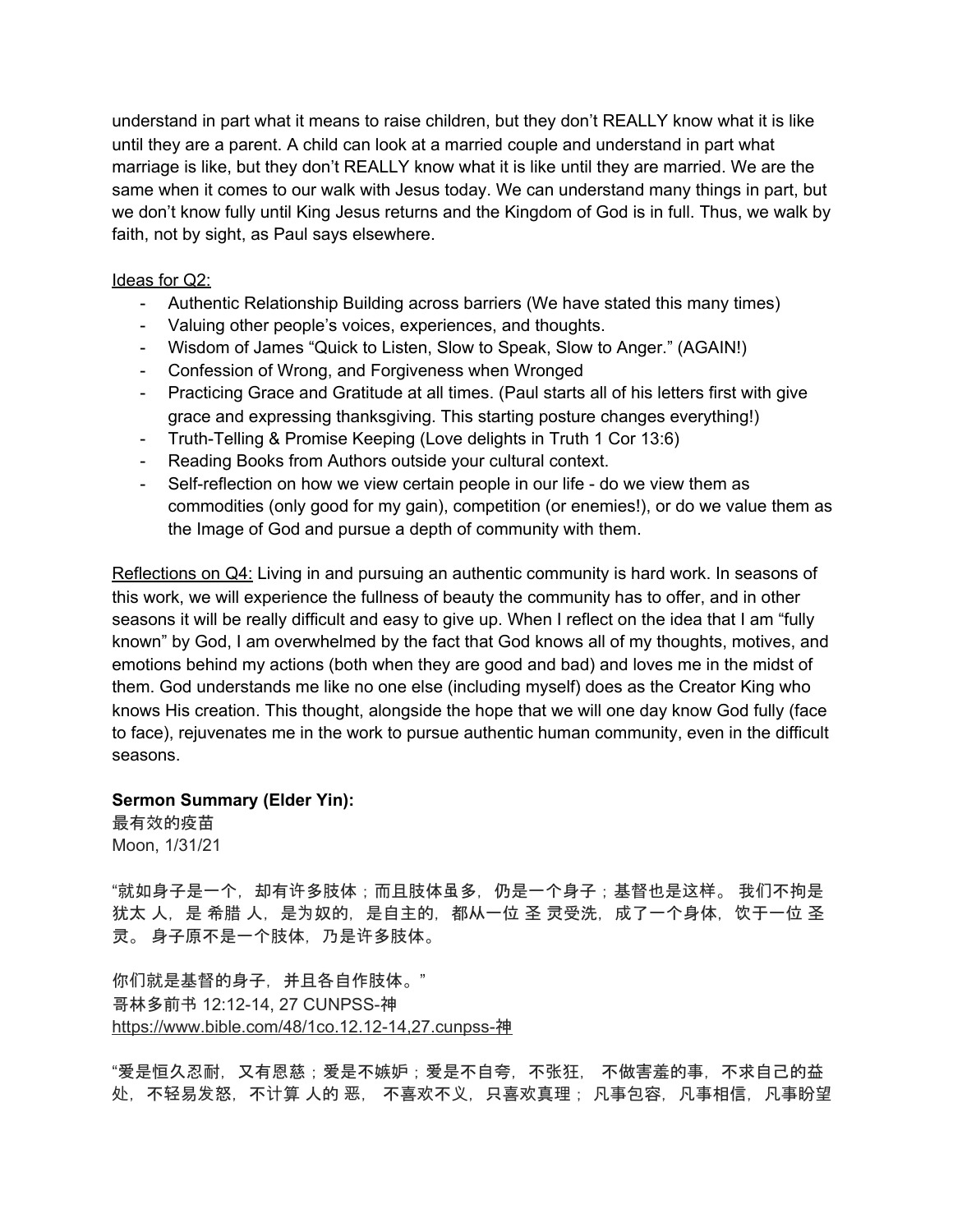, 凡事忍耐。 爱是永不止息。先知讲道之能终必归于无有;说方言之能终必停止;知识也终必归 于无有。"

哥林多前书 13:4-8 CUNPSS-神

[https://www.bible.com/48/1co.13.4-8.cunpss-](https://www.bible.com/48/1co.13.4-8.cunpss-%E7%A5%9E)神

教会是基督的身体,你是基督的身体。耶稣寻找人来做因为祂已升天,教会就是基督的身体每个 肢体为主做工。弗2:10,

有人这样描述肢体的重要性:

虽然神没有手但神用我们的手来做祂的工作

虽然神没有脚但神用我们的脚来带领人走祂的路

虽然神没有声音但神用我们的声音来告诉人祂如何为我们而死,

虽然神不能直接帮助他人但祂用我们来帮助别人来到祂的身旁。

我们是主的身体。通过我们完成神的工作。需要合一才能一起做工,如身体健康,相互可以配合 ,

我们需要相互,不可能单一。如果脚和嘴争论说因为我的行走去食物所在处,你才能用嘴吃,如 果嘴说我吃了脚才能走。这样的争吵会有很大的伤害。有效教会要一起合作

彼此尊重,不能只强调自已的重要性。看别人比自己彼此关心,互相帮助,不要只顾自己还要顾 别人。

弗4:3 "用和平彼此联络,竭力保守 圣 灵所赐合而为一的心。"

建立一个充满爱心的基督社群需要相互帮助

提前3:14-15 "我指望快到你那里去,所以先将这些事写给你。 倘若我耽延日久,你也可以知道 在 神的家中当怎样行。这家就是永生 神的教会,真理的柱石和根基。"

哥前13,最好的疫苗,是爱

"我若能说万人的方言,并天使的话语,却没有爱,我就成了鸣的锣,响的钹一般。 我若有先知 讲道 之能 ,也明白各样的奥秘,各样的知识,而且有全备的信,叫我能够移山,却没有爱,我就 算不得什么。 我若将所有的周济 穷人 ,又舍己身叫人焚烧,却没有爱,仍然与我无益。 爱是恒 久忍耐,又有恩慈;爱是不嫉妒;爱是不自夸,不张狂, 不做害羞的事,不求自己的益处,不轻 易发怒,不计算 人的 恶, 不喜欢不义,只喜欢真理; 凡事包容,凡事相信,凡事盼望,凡事忍 耐。"

哥前13是最重要的是爱。 小测验

1-无法做到。2-偶尔可以做到。3-可以做到但仍要加强,4-每次都能做到。

爱是恒久忍耐:我不易被激怒,当对方无法达到我预期的样子,我能控制我的情绪。 爱是恩慈:不论断 爱是不嫉妒:不贪别人的东西 爱是不自夸:不觉得自己比别人重要,常考虑别人的利益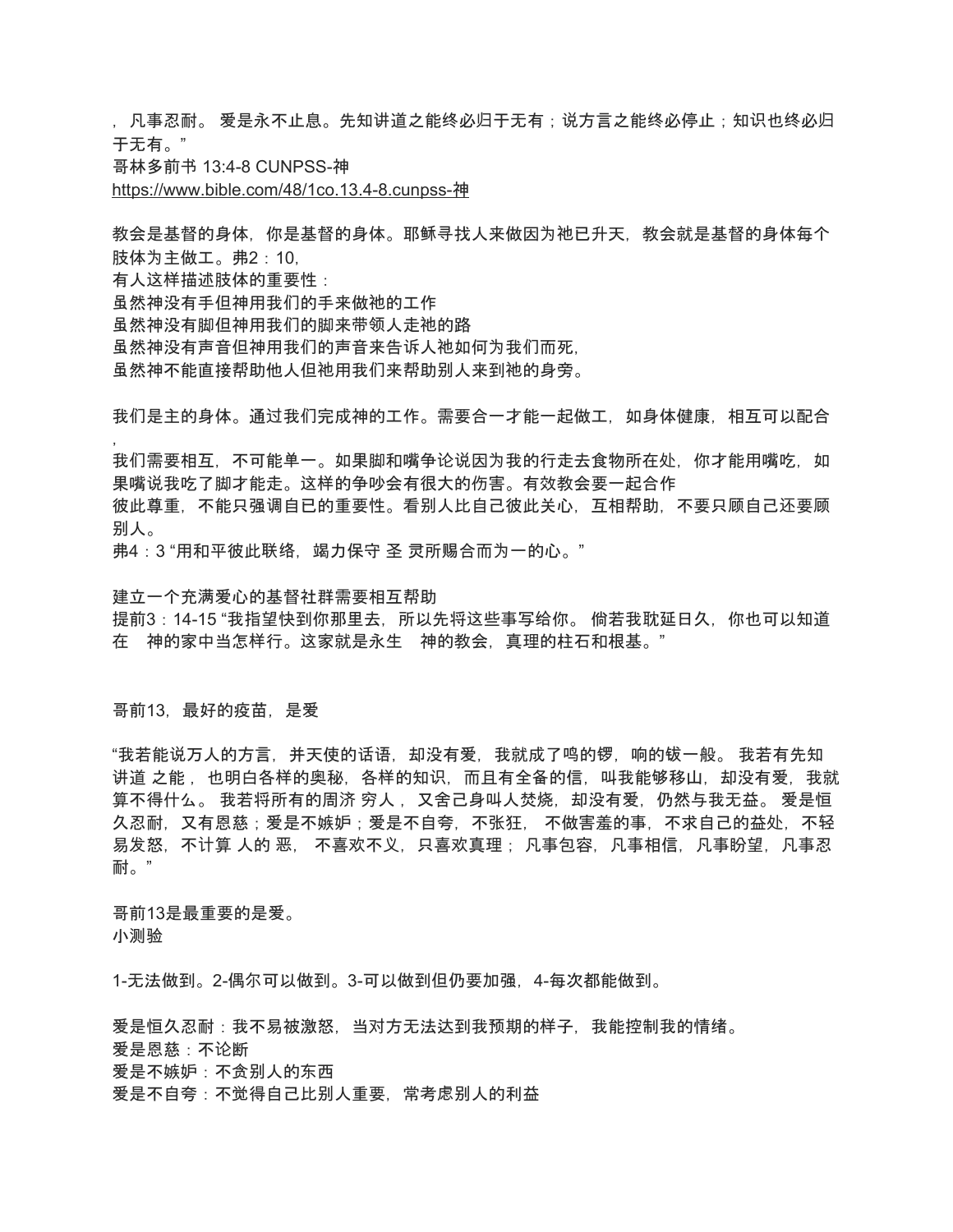爱是不作恶:以礼相待 爱是不求自己的益处:不是自私的。为别人成功而欣慰 爱是不轻易发怒:尽量理解人家,当人家伤害了你。 爱是不计算人的恶:不记念人家对你的亏欠,不喜欢不义,而是为了真理来行事 爱是不喜欢不义,只喜欢真理 爱是凡事包容:不喜欢假消息和谣言 爱是凡事盼望:相信人能因着神而改变。 爱是永不止息:求神带领你到底。

"一主,一信,一洗, 一 神,就是众人的父,超乎众人之上,贯乎众人之中,也住在众人之 内。" 以弗所书 4:5-6

医治分裂,请主进入社会,圣灵是最好的疫苗对治疗病毒和政治分争。只有神才能给。

教会需要爱的疫苗,教会如分裂和仇恨就不能送出爰的疫苗。我们需要这疫苗,然后能把这疫苗 给外人,你们彼此相爱人就知 同心不是完全一样,但总有爱使我们一起,

我们在灵里合一,在主里合为一 同心求圣灵的向导,使我们众人合一 世人知道我们是基督徒 因着爱世人知道基督徒是因着爱

当授受神爱的疫苗后,国家人民得医治,主的身体会发光 结语 圣,法兰西施祷告 Lord make Me an instrument of Your peace Where there is hatred let me sow love. Where there is injury, pardon. Where there is doubt, faith. Where there is despair, hope. Where there is darkness, light. Where there is sadness joy. O Divine master grant that I may Not so much seek to be consoled as to console To be understood, as to understand. To be loved. as to love For it's in giving that we receive And it's in pardoning that we are pardoned And it's in dying that we are born... To eternal life. Aaamen...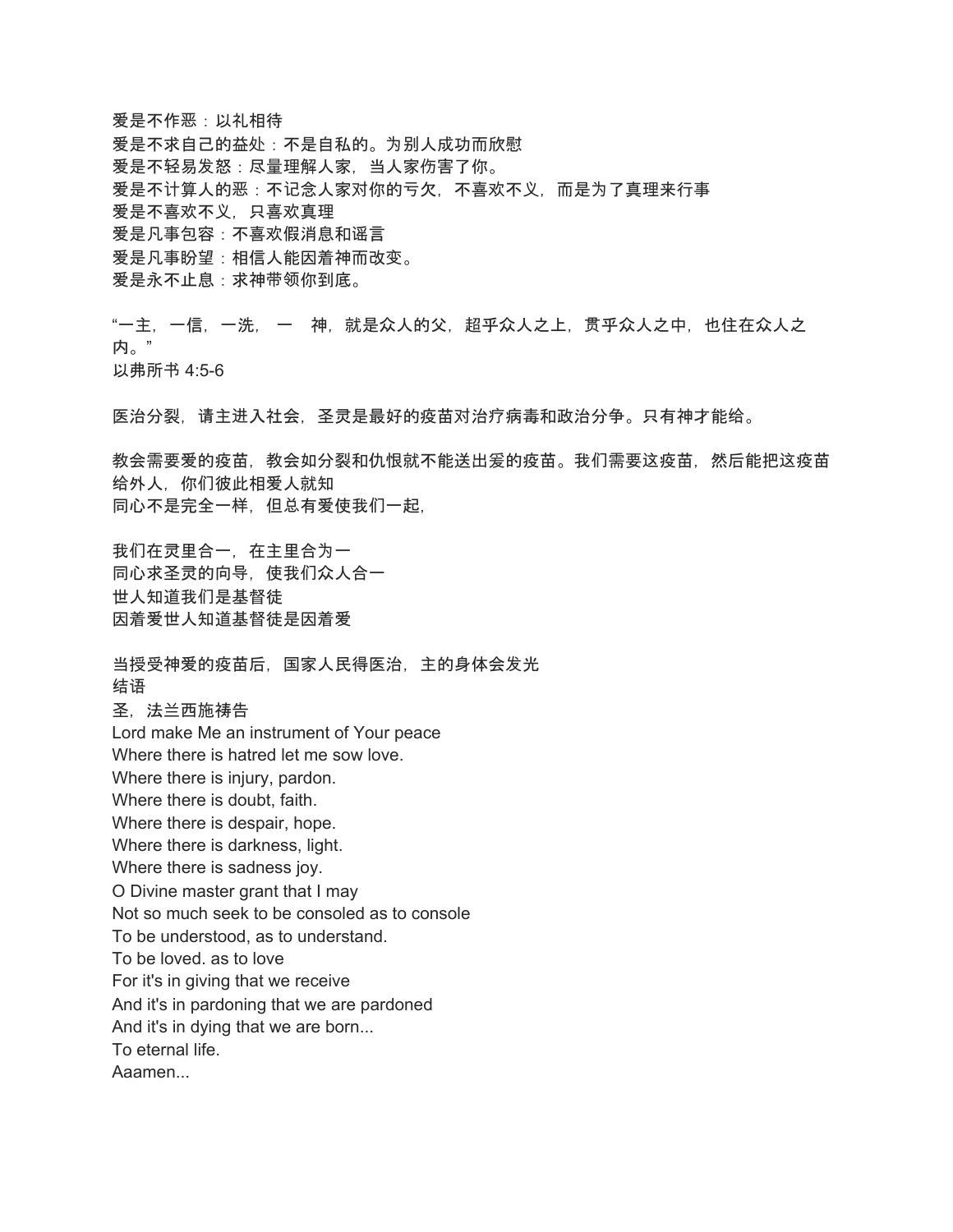The Most Effective Vaccine Dr Ted moon I Corinthians 12:12-14,27; 13:4-8 1cor 12 is the most beautiful picture of the most united church Church as the body of Christ We are the body Jesus is the light of the world, so are we Since Jesus's physical body is not at this world, He needs substitutes. Liberally WE are the body, His hands and feet, his voices Ephesians 2:10 we are God's workmanship The joy and privilege of being Christian, is to do His work on earth.

What the church needs:

We need each other, each part does his part well

We are to respect each other, in humility, think others better than us

We are to sympathize with each other, support each other, look into other's interest as well. Ephesians 4:3 peace through HS, make every effort to continue together

It takes god's power and our efforts to produce a loving Christian community

Many people lack of ability to communicate in society and at church, NT is filled with instructions 1 Timothy 3:14-15

The vaccine we need: 1 corinthians 13:4-8 without love, all gifts are useless.

- 1. Dismal failure
- 2. Sometimes but inconsistent
- 3. Good but still needs improvement
- 4. Strong and consistent

Quiz 1–4

Love is patient: slow to anger

Love is kind: not judging, healing present

Love is not envious: not to desire what others have,

Love is not proud: self importance, concern about other's well being

Love doesn't dishonor others: courteous respectful

Love is not selfish: happy for other's success

Love is not easily angered: try to understand others when they hurt me

Love keeps no records of wrong

Love Not delight in evil delight in truth

Love always trusts: disregard rumors and gossip

Love always hopes: to believe people can change with the help of god

Love always perseveres: to pray for strength to continue to the end

Ephesians 4:5-6

What do we need to heal our marriage, our nation?

Let God's love come to our hearts, apply not only to those who don't agree with us but also to ourselves

Only HS can heal the dividing virus, our love is the vaccine,